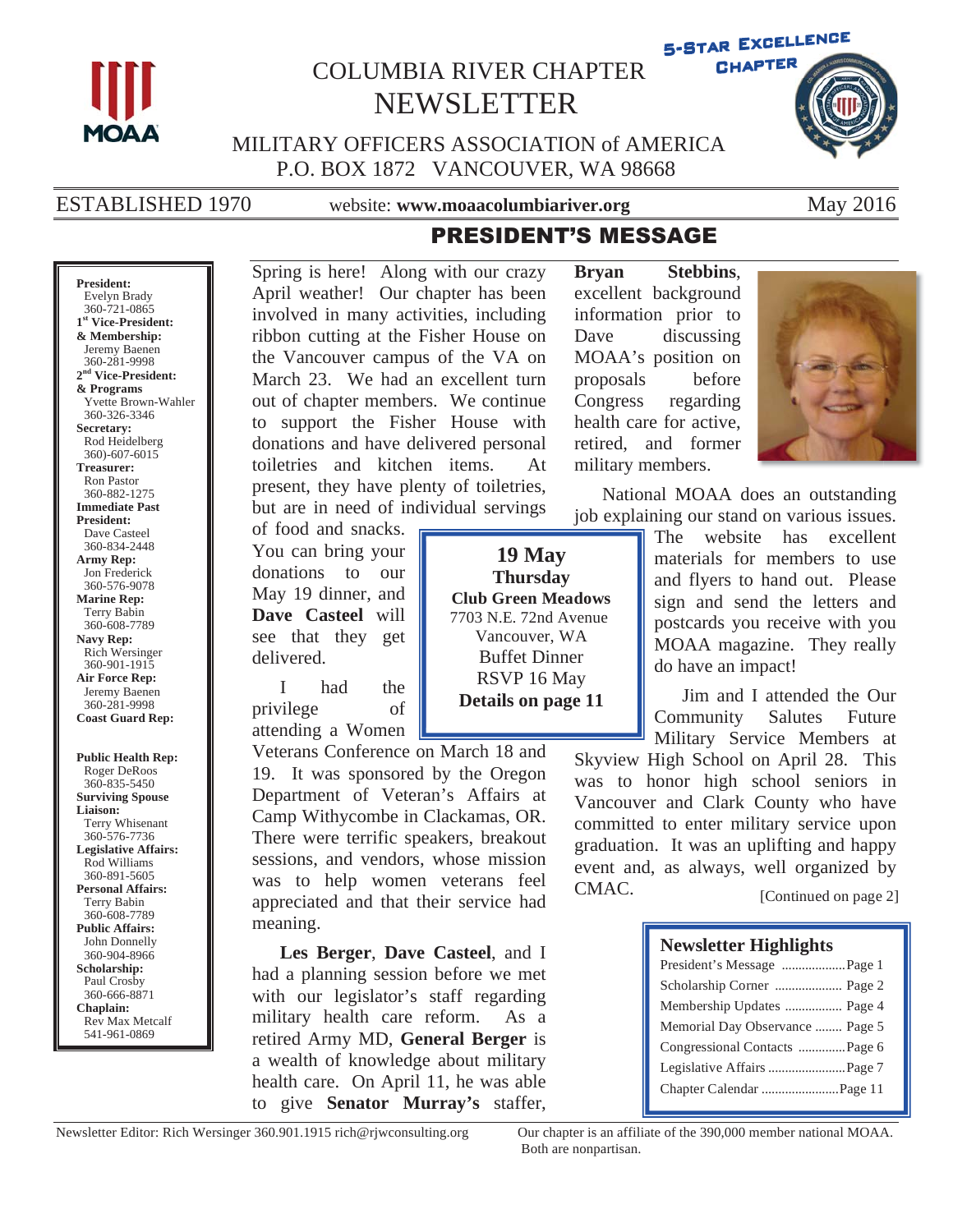### PRESIDENT'S MESSAGE continued

I know those seniors will make outstanding soldiers and marines, even though they look very young! I am showing my age.

On a more somber note, **Colonel Gunnar Kilpe** passed away in April. We have no information on a memorial service, but will pass on any information when we get it.

## *Scholarship Corner by Paul Crosby*

At the March 2016 luncheon, members had the opportunity to meet **Kelsey Bishop**, our 2015-16 Fenning scholarship recipient. Kelsey, a two-time chapter scholarship recipient, is on track to graduate with a bachelor's degree in dental hygiene in June.

I recently took checks to Clark College and WSU-Vancouver to provide funding support for our four scholarships for the 2016-17 school year. You will recall that the chapter funds the Chriss, Doty, and Fenning scholarships at Clark and the Allan scholarship at WSU. All four are \$1000 scholarships.

The chapter pays for the three Clark scholarships with a combination of funds from our Clark College Foundation endowment and the chapter's foundation scholarship fund. The Clark Foundation endowment leveled off in a flat market year but the payout continues to grow. On December 31, 2015, the endowment had a value of \$53,532 a slight loss from \$55,003 but the payout increased from \$1558 to \$1612. So I took a check in the amount of \$1,388 to Clark and a check for \$1,000 to WSU-Vancouver, where we have no endowment.

That is good news for the chapter. This is the second consecutive year that the chapter has been able to reduce our payout from the scholarship fund. The other good news is the amount in the scholarship fund is now over \$16,000. I will make a proposal at the May 12th board meeting to take some of that \$16,000 and add it to the Clark endowment. The chapter continues to search for funds to start an endowment at WSU, but to reach the \$25,000 minimum will take some number of years and we can increase the payout from Clark by adding to that endowment now.

The Executive Board is looking for suggestions about meeting venues or activities. Please let any board member know what you like or dislike about our meetings and events, and any ideas for the future. I look forward to seeing you at the May dinner.

Remember – Never Stop Serving!

**Evelyn Brady President**

Thank you for your generosity. If you have any suggestions on how we can improve our scholarship program, please let me know.





CMSGT Shannon, USAF, Ret., presents the MOAA medal to Battleground High School JROTC Cadet Isaac Davisson on 26 April. The medal recognizes an outstanding JROTC cadet who shows exceptional potential for military leadership. Davisson is a Flight Commander in his junior year and a member of the JROTC Drill Team.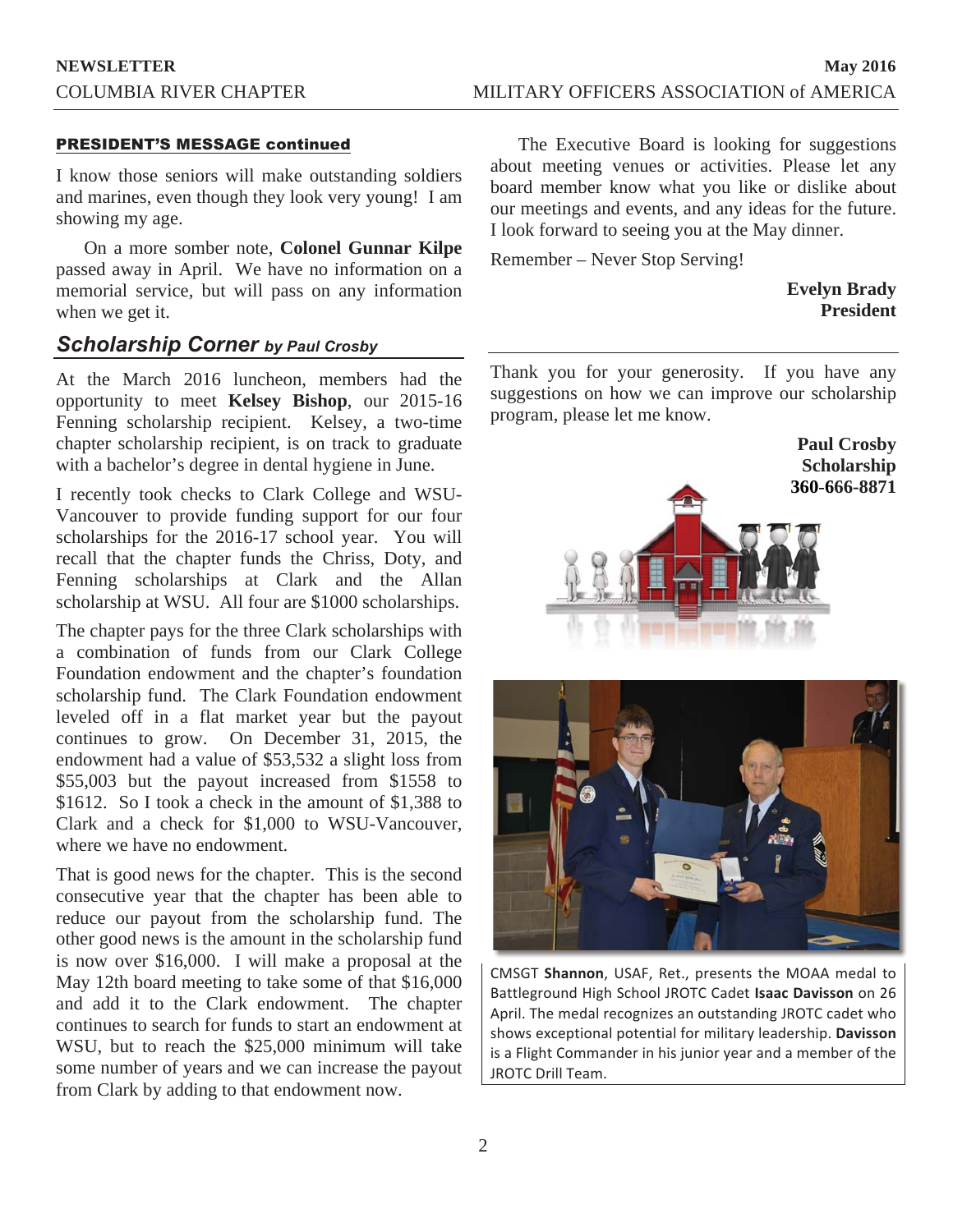## **Newsletter Editor**

Newsletter Editor: Rich Wersinger. You can contact him at 360-901-1915 or e-mail him at rich@rjwconsulting.org.

Our Chapter Secretary Rod Heidelberg, (360) 607-6015 roderickjheidelberg@yahoo.com coordinates calendar inputs and newsletter distribution.

## **Newsletter Distribution**

We continue to distribute our newsletter by e-mail, so if you are receiving this via postal service and would prefer e-mail please notify our Chapter Secretary, Rod Heidelberg.





### **ADVANTAGES** OF **MILITARY OFFICERS OF AMERICA ASSOCIATION (MOAA)**

### WITH MOAA MEMBERSHIP YOU GET ALL OF THIS

| <b>WHAT YOU GET</b>                                                                                                                                                                        |  | <b>PRICE</b>    |
|--------------------------------------------------------------------------------------------------------------------------------------------------------------------------------------------|--|-----------------|
| Membership in national MOAA and local chapter<br>(First 3 years free with National. 1st year free in Chapter, thereafter \$15.00/yr)                                                       |  | <b>FREE</b>     |
| $\checkmark$ 12 month associate membership for your spouse or partner                                                                                                                      |  | Included        |
| $\checkmark$ MOAA Magazine (290,000 circulation)                                                                                                                                           |  | <b>Included</b> |
| ◆ On line access to MOAA national and state legislative<br>activity and news bulletins                                                                                                     |  | <b>Included</b> |
| <del></del> Access to exclusive products: long term health insurance,<br>medical products, and exclusive materials                                                                         |  | Included        |
| $\checkmark$ Volunteer opportunities in your state or community<br>chapter                                                                                                                 |  | <b>Included</b> |
| Discounts on hotels, airline, cruises, car rental, home<br>security and more                                                                                                               |  | <b>Included</b> |
| $\checkmark$ Representation in Washington, DC and all 50 states.<br>Advocating for and protecting pension rights and<br>benefits for active and retired miliatry and spouse<br>or partner. |  | <b>Included</b> |

**TOTAL ONLY: FREE**

Learn more: Contact the Columbia River Chapter today. Contact our **Membership Chair, Jeremy Baenen** at 360-281- 9998 or Jeremy.Baenen@gmail.com or our **President, Evelyn Brady** at 360-721-0865 or evelynbrady@rocketmail.com

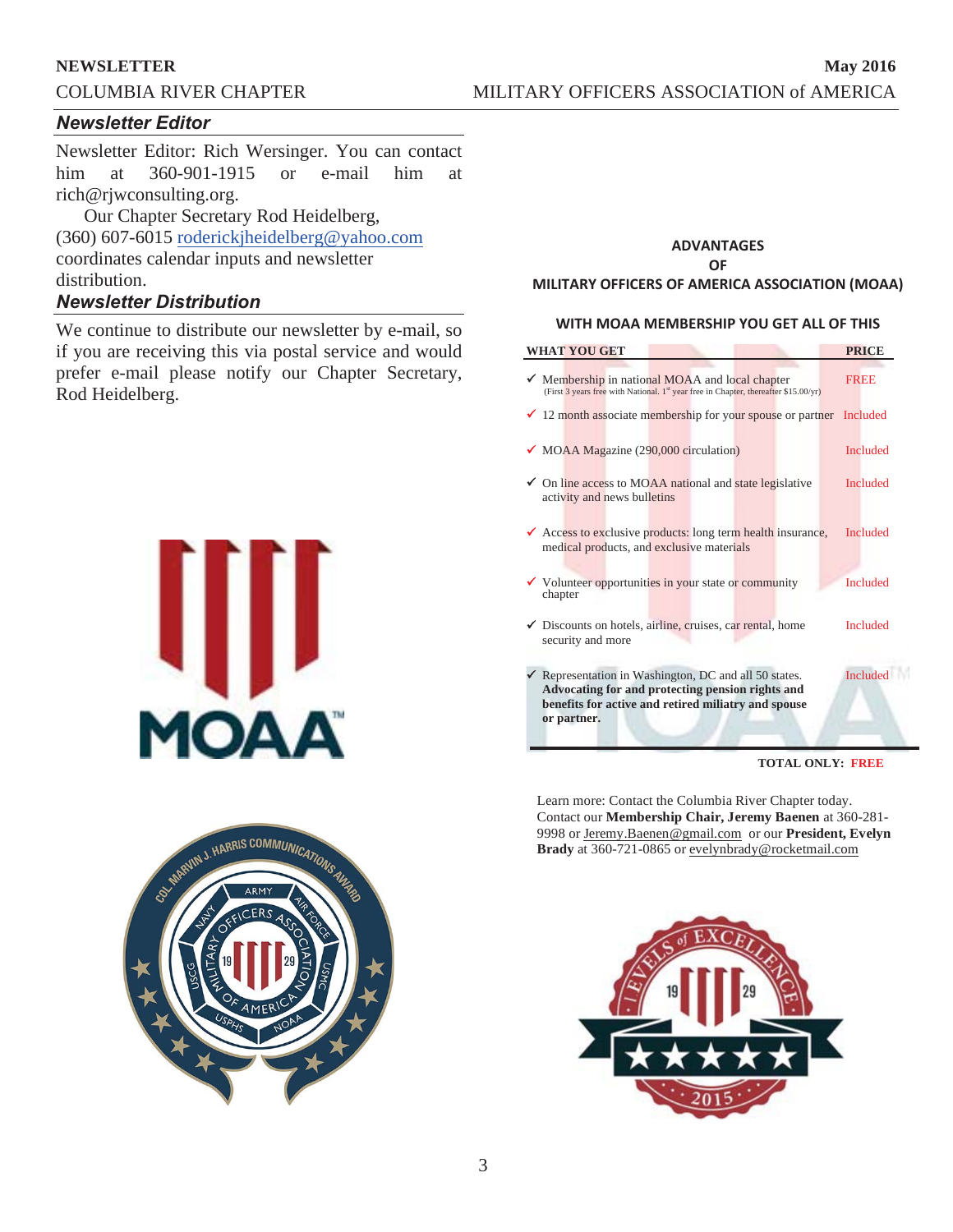## **Membership Update by Jeremy Baenen**

Thank you all for your recruiting efforts! Since our last newsletter we have had a number of visitors attend our luncheons and express interest in joining our chapter. As a result, we have several new members I would like to introduce.

I would like to welcome and introduce **Lee Loomis** and his wife **Sharon**. **Lee** retired as a Colonel from the Air Force and then served in the US Public Health Service. **Lee** and **Sharon** live in Camas.

I also would like to welcome and introduce **Lew Meyer**. **Lew** retired as a CDR in the Navy and served from 1953 to 1976. **Lee** recently moved across the country to reside here in Battle Ground. One of his passions is bicycling which he hopes to get back to after settling in.

Thank you both for you and your family's service to our country and welcome to the chapter!

If you would like to reach me, you can e-mail me at Jeremy.Baenen@gmail.com or call my cell 360- 281-9998.

## **Jeremy Baenen Membership Recruitment Committee**

## **Chapter ~ Membership Eligibility**

Chapter membership is open to active duty, National Guard, Reserve, retired, and former commissioned officers and warrant officers of the following uniformed services: Army, Marine Corps, Navy, Air Force, Coast Guard, Public Health Service, and National Oceanic and Atmospheric Administration. Surviving spouses of deceased officers are also eligible to join.

## **Columbia River Chapter ~ Affiliate**

Our chapter is an affiliate of the 390,000 member national MOAA which is the nation's largest and most influential association of military officers. MOAA and the chapter are nonprofit, politically nonpartisan organizations. Our chapter is an IRC 501(c)19 war veterans organization.



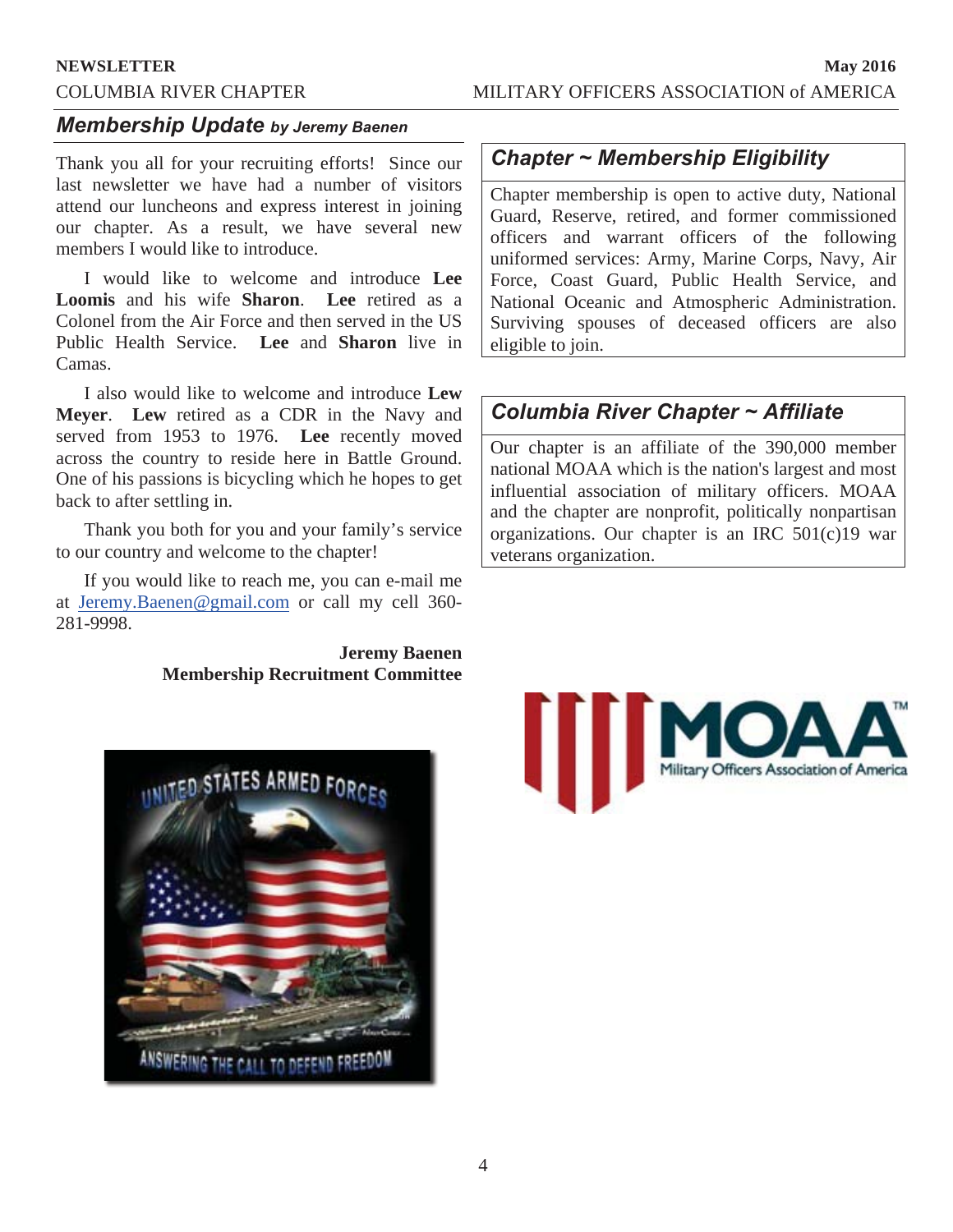# 2016 MEMORIAL DAY OBSERVANCE **COMMUNITY EVENT**

Monday, May 30 at 11 AM

## LOCATION:

**The Bandstand (Gazebo)** 

Fort Vancouver National Historic Site, just west of 1501 Evergreen Blvd, Vancouver WA 98661



**Parking available at Hudson's Bay High School: C-Tran will be providing** transportation between Hudson's Bay and the event site!



**Visit the National Park Service Soldier's Bivouac at** *Fort Vancouver after the* **Memorial Day Service.** 

**Event Sponsors:** 



**Community Military Appreciation Committee** 

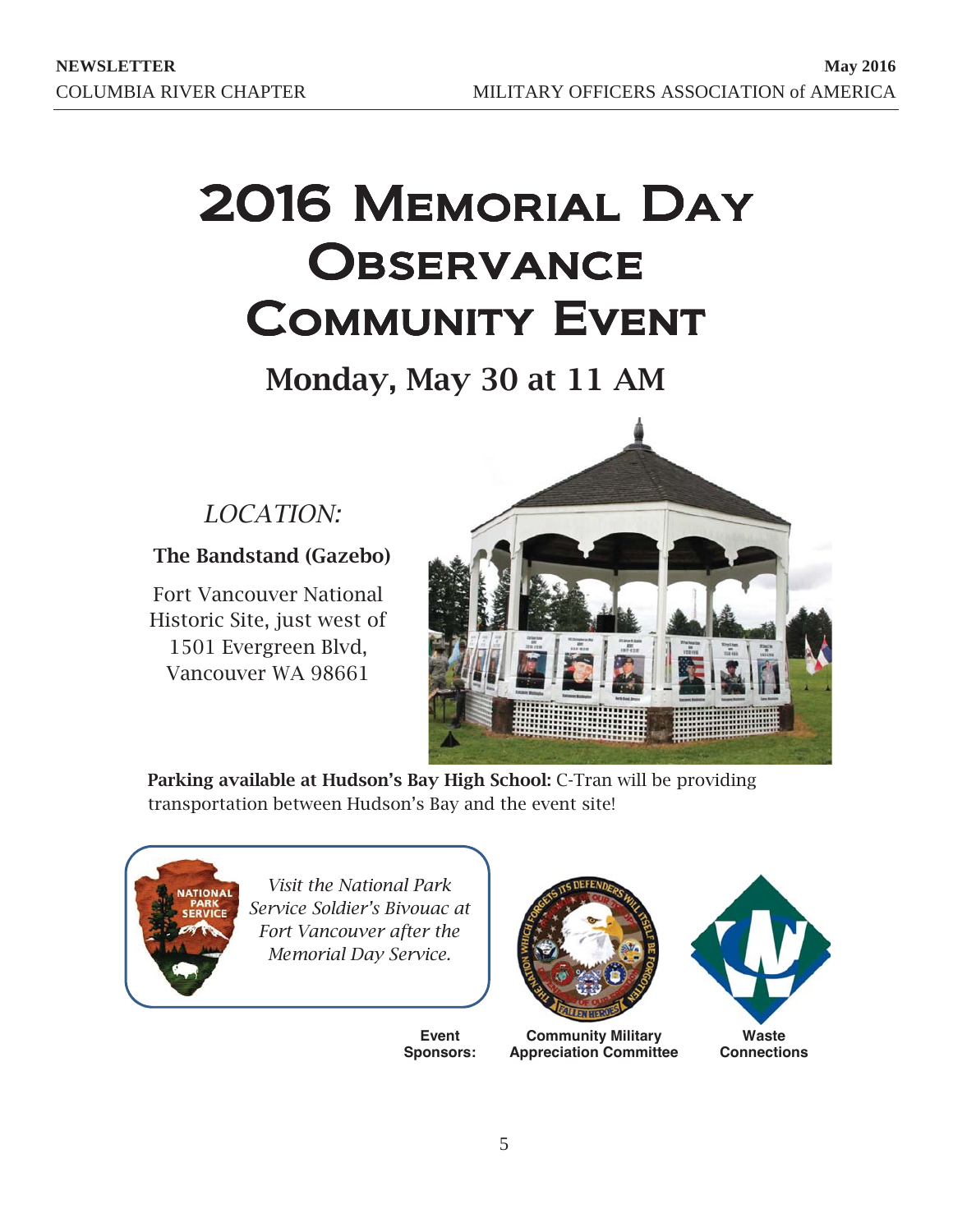

## **Legislative Contacts**

## **MOAA Legislative Action Center**

http://www.moaa.org/Legislative/

**MOAA Capitol toll free hotline** at 1-866-272-6622

## White House

Comments: 202-456-1111 Switchboard: 202-456-1414 FAX: 202-456-2461 E-mail: comments@whitehouse.gov

## Congresswoman Jaime Herrera Beutler Washington's 3rd Congressional District

http://herrerabeutler.house.gov/

| Washington, DC Office:                                                                                                                                                                                                         | Vancouver, WA Office:        |  |  |
|--------------------------------------------------------------------------------------------------------------------------------------------------------------------------------------------------------------------------------|------------------------------|--|--|
| U.S. House of Representatives                                                                                                                                                                                                  | O.O. Howard House            |  |  |
| 1130 Longworth House Office                                                                                                                                                                                                    | 750 Anderson Street, Suite B |  |  |
| <b>Building</b>                                                                                                                                                                                                                | Vancouver, WA 98661          |  |  |
| Washington, DC 20515                                                                                                                                                                                                           | Phone: (360) 695-6292        |  |  |
| Phone: (202) 225-3536                                                                                                                                                                                                          | Fax: (360) 695-6197          |  |  |
| Fax: (202) 225-3478                                                                                                                                                                                                            |                              |  |  |
| Contact Congresswoman Herrera Beutler via email:                                                                                                                                                                               |                              |  |  |
| bition of the company learned and constant and containing the contact the contact the contact of the contact of the contact of the contact of the contact of the contact of the contact of the contact of the contact of the c |                              |  |  |

https://herrerabeutler.house.gov/contact-me/email-me

U.S. Senator Maria Cantwell http://cantwell.senate.gov/

The U.S. Government's Portal: http://www.usa.gov/ U.S. Senate: http://www.senate.gov/

U.S. House of Representatives: http://www.house.gov/



| WASHINGTON, DC                                                          | <b>SW WASHINGTON</b>     | <b>SEATTLE, WASHINGTON</b> |  |
|-------------------------------------------------------------------------|--------------------------|----------------------------|--|
| 511 Dirksen Senate Office Building                                      | The Marshall House       | 915 Second Avenue          |  |
| Washington, DC 20510                                                    | 1313 Officers Row        | Suite 3206                 |  |
| 202-224-3441                                                            | Vancouver, WA 98661      | Seattle, WA 98174.         |  |
| 202-228-0514 - FAX                                                      | 360-696-7838             | 206-220-6400               |  |
| 202-224-8273 - TDD                                                      | $360 - 696 - 7844 - FAX$ | 206-220-6404 - FAX         |  |
| Contact Senator Cantwell via email: http://cantwell.senate.gov/contact/ |                          |                            |  |

## **U.S. Senator Patty Murray** http://murray.senate.gov/

| WASHINGTON, DC                                                             | <b>SW WASHINGTON</b>        | <b>SEATTLE, WASHINGTON</b>    |  |
|----------------------------------------------------------------------------|-----------------------------|-------------------------------|--|
| 173 Russell Senate Office Building                                         | The Marshall House          | 2988 Jackson Federal Building |  |
| Washington, D.C. 20510                                                     | 1323 Officer's Row          | 915 Second Avenue             |  |
| Phone: (202) 224-2621                                                      | Vancouver, Washington 98661 | Seattle, WA 98174             |  |
| Fax: (202) 224-0238                                                        | Phone: (360) 696-7797       | Phone: (206) 553-5545         |  |
|                                                                            | Fax: (360) 696-7798         | Toll Free: (866) 481-9186     |  |
|                                                                            |                             | Fax: (206) 553-0891           |  |
| Contact Senator Murray via email: http://murray.senate.gov/email/index.cfm |                             |                               |  |

**Vancouver Area Washington State Legislative Districts and Representatives** 

| <u>Tanood for Area Traginington Olalo Logiolative Diginelo and Noprogentative</u> |                    |                    |                     |                    |                       |
|-----------------------------------------------------------------------------------|--------------------|--------------------|---------------------|--------------------|-----------------------|
| Legislator                                                                        | <b>District 49</b> | <b>District 17</b> | <b>District 18</b>  | <b>District 14</b> | <b>District 20</b>    |
| <b>Senator</b>                                                                    | Annette Cleveland  | Don Benton         | <b>Ann Rivers</b>   | Curtis King        | John Braun            |
|                                                                                   | 786-7696           | 786-7632           | 786-7634            | 786-7626           | 786-7638              |
| Representative,                                                                   | Sharon Wylie       | Lynda Wilson       | <b>Brandon Vick</b> | Norm Johnson       | Ed Orcutt             |
| Position 1                                                                        | 786-7924           | 786-7994           | 786-7850            | (509) 454-7210     | 786-7990              |
| Representative,                                                                   | Jim Moeller        | Paul Harris        | Liz Pike            | Gina McCabe        | <b>Richard DeBolt</b> |
| Position 2                                                                        | 786-7872           | 786-7976           | 786-7812            | 786-7856           | 786-7896              |

Note: All phone numbers are 360 area code, except where otherwise noted. Toll free 1-800-562-6000 More info at www.leg.wa.gov/legislature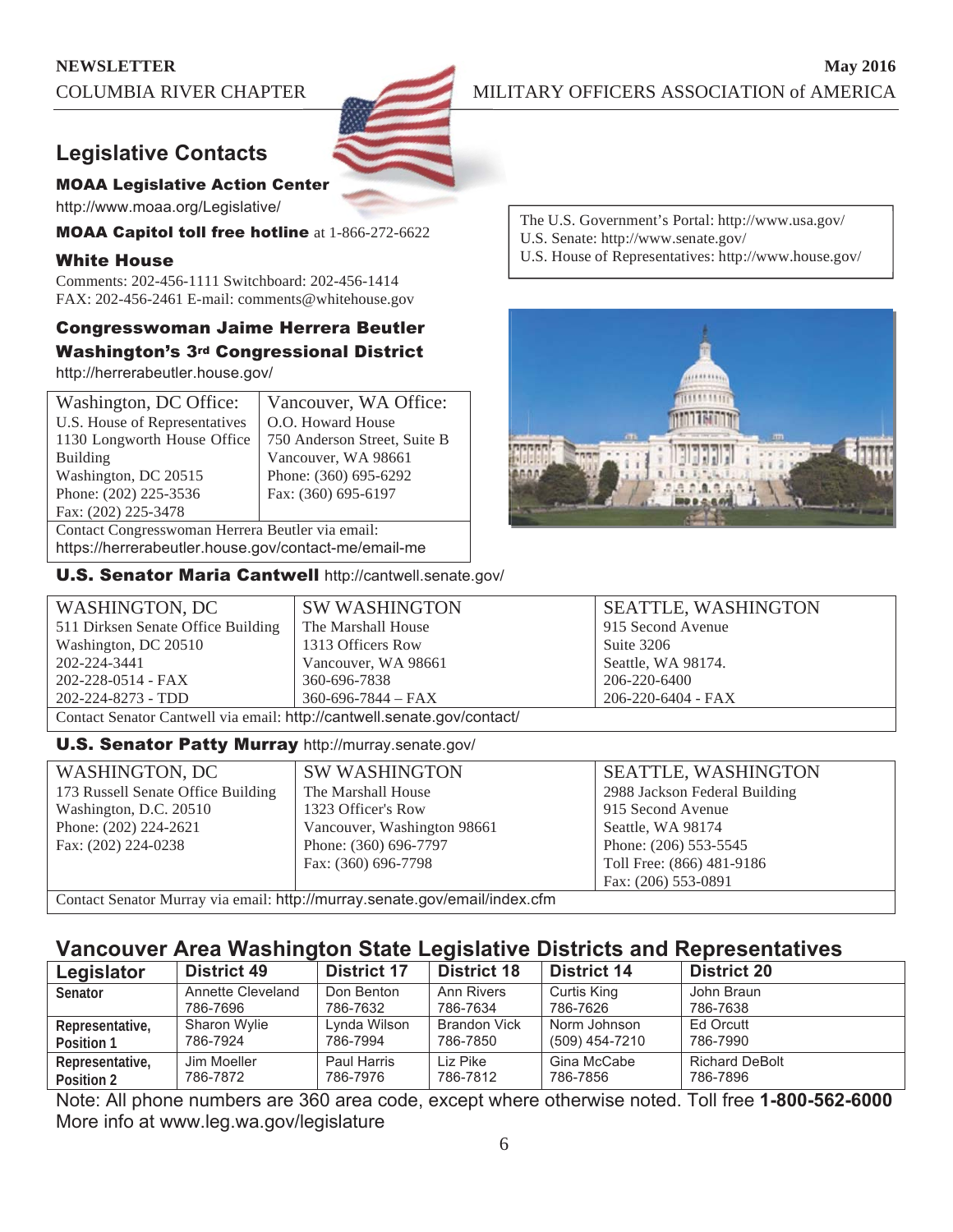## **Legislative Affairs: by Rod Williams**

**MOAA's Top 10 Legislative Goals for 2016** 

**1. Ensure any TRICARE reform sustains topquality care.** MOAA will strive to ensure the problems with TRICARE are addressed in a systemic manner, programs that are working well are sustained, and problem areas are addressed to improve care, coverage, and readiness.

**2. Prevent disproportional TRICARE fee increases.** Any fee-adjustment formula must recognize that military beneficiaries prepay very large premiums for their lifetime coverage through decades of service and sacrifice, and the country must have a higher obligation to them than what corporate employers demonstrate for their employees. To that end, a percentage increase in military beneficiaries' health care fees in any year should not exceed the percentage increase in their military compensation. MOAA adamantly will resist proposals to make military health care programs more like those offered by civilian employers and that add thousands of dollars a year to military beneficiaries' costs.

**3. Sustain military pay comparability with the private sector.** For 2016, the military pay raise was capped at 1.3 percent, 1 percentage point below the 2.3-percent private-sector pay growth, as measured by the Bureau of Labor Statistics' Employment Cost Index (ECI). This is the third consecutive year of capping military raises below the statutory ECI standard, and the president's budget envisioned additional caps for six consecutive years. Past history with military pay-raise caps shows they continue until they hurt retention and readiness. MOAA strongly objects to further planned pay caps. This unwise process generated retention crises in the 1970s and '90s. Sustaining pay comparability is essential to long-term retention and readiness.

**4. Block erosion of compensation and commissary benefits.** Protect against privatization, consolidation, reduction in services, or elimination efforts in commissary and exchange programs. Sustain funding support, and guard against diminution of this substantial benefit for active duty, reserve, and retired service members and their families and survivors.

**5. Protect military retirement/COLAs.** Proposals to cap annual COLAs below inflation or to redefine and depress the Consumer Price Index for the purpose of geometrically depressing successive annual adjustments would break long-standing statutory commitments to them. MOAA will continue to exert every effort to preserve the congressional intent, as expressed in the House Armed Services Committee Print of Title 37, U.S. Code, "to provide every military retired member the same purchasing power of the retired pay to which he was entitled at the time of retirement [and ensure it is] not, at any time in the future ... eroded by subsequent increases in consumer prices."

**6. Sustain wounded-warrior programs and expand caregiver support.** A recent RAND Corp. study of caregivers found more than 1 out of 6 of our nation's 5.5 million caregivers are caring for post-9/11 veterans. Nearly 40 percent of these caregivers are under the age of 30 and will remain in the role of caregiver for decades to come. We must do more to support these caregivers who are providing an estimated \$3 billion a year in services to our wounded, ill, and injured service members and veterans. Improvements to respite care, employment accommodations, and health care are a priority. Fulltime caregivers of severely disabled veterans from conflicts prior to Sept. 11, 2001, must be included in Caregiver Act services, support, and respite care. More must be done to ensure medical and benefit systems are providing continuity of care and coverage for wounded warriors of all services and components, including reasonable assistance, training, mental health and family-marital counseling, and compensation for their dependent and nondependent caregivers.

[Continued on page 8]

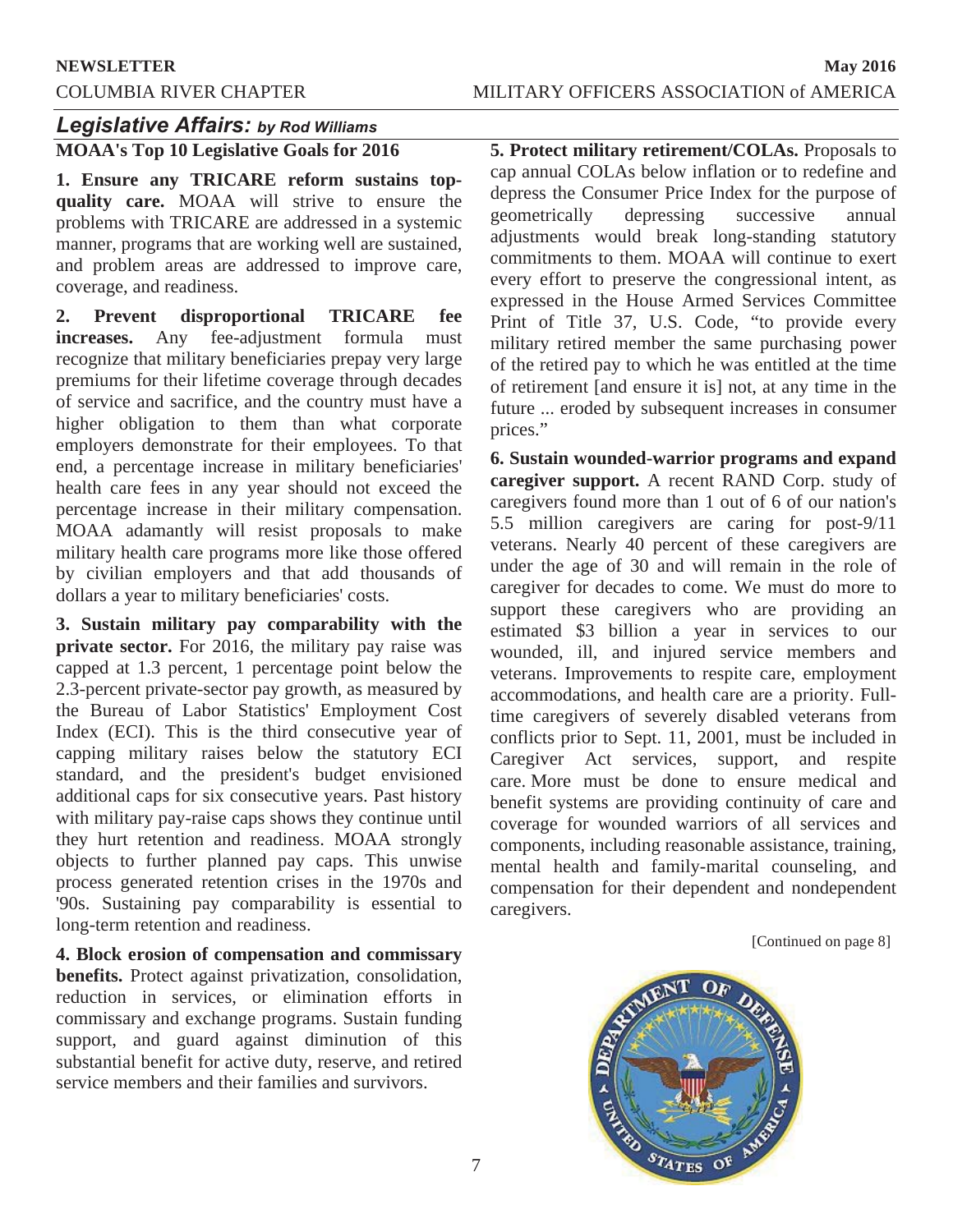## COLUMBIA RIVER CHAPTER MILITARY OFFICERS ASSOCIATION of AMERICA

### **MOAA Legislative Goals continued**

DoD and the VA have made progress toward increasing the number of behavioral health care providers, but timely access to qualified, appropriate mental health intervention and treatment remains difficult in many DoD and VA health care facilities. The shortage of mental health care providers results in increased referrals to civilian providers, many of whom have little knowledge or understanding of military culture and the unique needs of military families. Specialized training and military culturalawareness programs should be expanded for community providers to improve efficiency when working with service members and veterans and their families.

The health and well-being of the all-volunteer force has never been more critical. DoD and the VA must have viable and effective systems of care and support that address all warrior physical, mental, and emotional issues, including managing pain, substance use, and complex trauma conditions. Senior commanders must continue to strengthen efforts to establish a command climate that eliminates stigma associated with seeking mental health care. Establishing a culture that encourages individuals to seek help as an act of strength rather than as a sign of weakness is central to transforming the willingness of service members to seek treatment.

**7. End disabled/survivor financial penalties.**  MOAA supports a plan to phase out the disability offset to retired pay for all disabled retired service members, with initial priority for those who were prevented from serving 20 years solely because they became severely disabled in service. MOAA will work with Congress, DoD, and the administration to advance this proposal as a further important step toward ending the offset for all disabled retirees. In addition, MOAA will continue to fight for full repeal of the deduction of VA Dependency and Indemnity Compensation (DIC) from Survivor Benefit Plan (SBP) annuities for survivors of service members who died of service-connected causes. MOAA strongly believes when military service causes a service member's death, DIC should be paid in addition to SBP rather than being subtracted from it. To the

extent funding cannot be obtained for immediate, full repeal, MOAA will seek interim steps to extend and substantially upgrade compensation for these most deserving survivors by supporting legislation to extend the Special Survivor Indemnity Allowance (SSIA) beyond the current statutory expiration date of Oct. 1, 2017. Congress enacted SSIA as an interim means of easing financial penalties for survivors affected by the deduction of DIC from SBP. Since October 2008, qualifying surviving spouses have received gradually increasing monthly payments. The FY 2017 monthly allowance will be \$310. It will be essential to include an extension provision in the FY 2017 defense bill to keep these survivors from experiencing a significant income loss.

**8. Fix Guard/Reserve retirement.** Guard and Reserve families cannot be indefinitely burdened with irreconcilable tradeoffs between civilian employment, personal retirement planning, and family obligations. Operational Reserve policy requires reservists to serve one of every five years on active duty, though many already have served multiple combat tours equal to active force deployment cycles. Regardless of reemployment protections, periodic long-term absences from the civilian workplace can only limit these service members' upward mobility and employability, as well as personal financial security. The new hybrid retirement plan (for service entrants on or after Jan. 1, 2018), composed of reduced retired pay and a matched 401(k)-style system, will require robust financial education of all service members, including guard members and reservists, to protect their retirement interests.

[Continued on page 9]



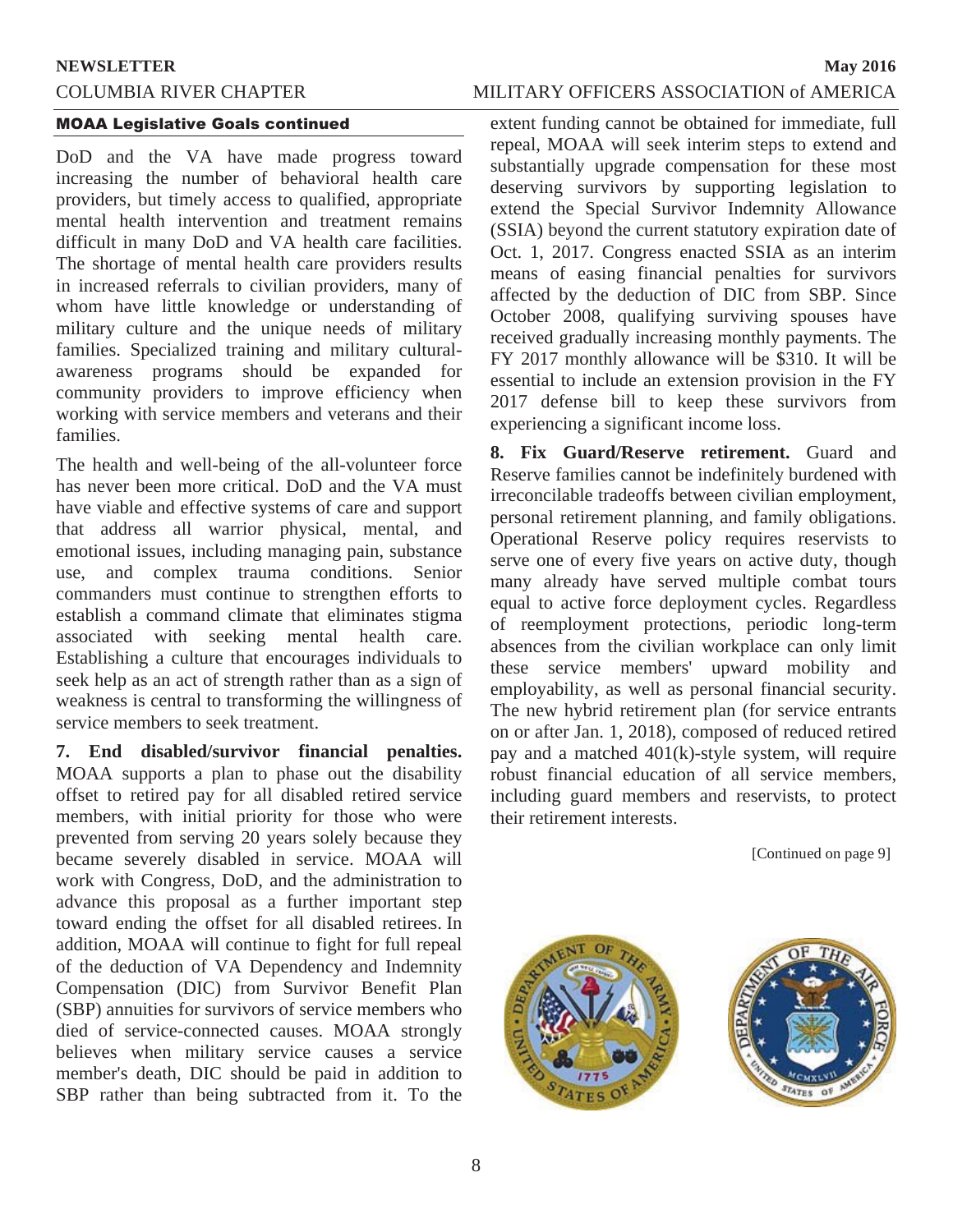## **MOAA Legislative Goals continued**

**9. Improve spouse and family support.** Preserve funding for family support; morale, welfare and recreation; exchange; commissary; and other critical support services and quality-of-life programs. Improve and enhance access to affordable, quality child care. MOAA recognizes the significance of continued crucial support of military family members bearing the brunt on the home front of over a decade at war. MOAA will work with Congress, DoD, and others in ensuring necessary family support and quality-of-life services across all components, installations, and communities. Military families with a special-needs member face additional stressors. More must be done to enhance support services and health care for these families.

**10. Assure timely access to the VA, and eliminate the VA claims backlog.** The VA must aggressively implement reforms to assure timely access to the quality care most enrolled veterans experience. Changes in leadership in some facilities, recruitment of separating DoD medical professionals, upgrades of clinical space, and an overhaul of the out-of-date scheduling system are needed. MOAA supports a

comprehensive, strategic plan for VA health care delivery in the 21st century. The VA must double down on efforts to improve mental health care delivery and address the number of veteran suicides. The VA and DoD need to strengthen their collaboration in delivering long-term medical and benefits counseling and caregiver support for catastrophically disabled veterans. To sustain VA services to the nation's veterans, two-year funding across all VA accounts must be enacted. MOAA will continue to be watchful against any initiative that would force dual-eligible beneficiaries, solely as a cost-savings measure, to choose between the DoD and VA health systems.

If you have questions or concerns about MOAA's legislative goals please call the Member Service Center at 1-800-234-6622 or email legis@moaa.org. See more at: MOAA's Top 10 Legislative Goals (http://tinyurl.com/grdn8uo)

> **Rod Williams Chapter Legislative Chair**

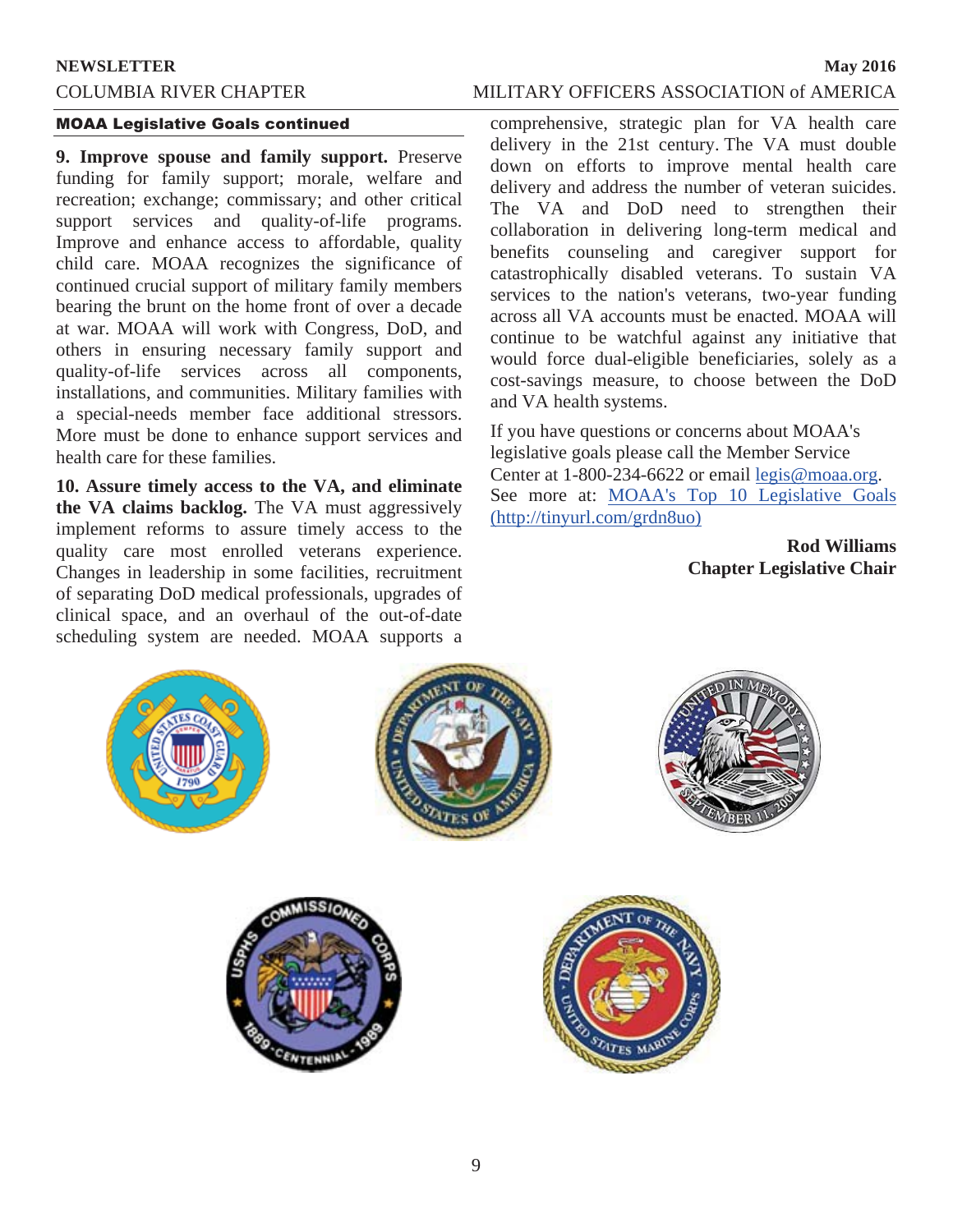## **Washington State Legislative Affairs Update: by Dave Casteel**

| Bill #                                                  | Title and Summary                                                                                                                                                                                                                                                                                                                                                                                                                                                                                                                                                                                                                                                                                                                                                                                                                                                                                                                                                                                                                                                                                                                                                                                                                                                                                                                                              | Sponsor       |
|---------------------------------------------------------|----------------------------------------------------------------------------------------------------------------------------------------------------------------------------------------------------------------------------------------------------------------------------------------------------------------------------------------------------------------------------------------------------------------------------------------------------------------------------------------------------------------------------------------------------------------------------------------------------------------------------------------------------------------------------------------------------------------------------------------------------------------------------------------------------------------------------------------------------------------------------------------------------------------------------------------------------------------------------------------------------------------------------------------------------------------------------------------------------------------------------------------------------------------------------------------------------------------------------------------------------------------------------------------------------------------------------------------------------------------|---------------|
| <b>ESHB 1213</b><br>C 76 L 16<br>Effective<br>6/9/2016  | County veterans assistance fund:<br>Modifies the definitions of "veteran" and "family" for the purposes of the Veterans' Assistance Fund<br>Deletes references to RCW 41.04.005 and .007.<br>$\bullet$<br>$\bullet$<br>Aligns WA State with the Federal definition of 180 days of active duty service.<br>Allows an individual with a discharge for medical reasons (honorable conditions) OR a VA<br>$\bullet$<br>Service Connected Disability rating, to access the fund regardless of # of days served on active<br>duty. Requires that the medical discharge be given for a condition listed as non EPTS -<br>existing prior to service.<br>Allows a National Guard member or Reservist to access the fund if they have been activated by<br>$\bullet$<br>Presidential call-up (regardless of # of days served) IF they are still serving in the National<br>Guard or Reserve.<br>Allows a National Guard member or Reservist to access the fund if they have completed their<br>$\bullet$<br>initial service obligation, even if they are not still in the Guard or Reserve.<br>Allows the family of a servicemember killed in action to access the fund, even if the<br>$\bullet$<br>servicemember did not complete 180 days of active duty.<br>$\bullet$<br>Gives Counties the ability to pass bylaws so that they can expand eligibility for the fund. |               |
| <b>ESHB</b> 1351<br>C 78 L 16<br>Effective<br>6/9/2016  | National Guard hunting license:<br>Requires the Washington Department of Fish and Wildlife to issue three types of recreational hunting<br>licenses to resident full-time members of the Washington State Guard and National Guard at no<br>charge.                                                                                                                                                                                                                                                                                                                                                                                                                                                                                                                                                                                                                                                                                                                                                                                                                                                                                                                                                                                                                                                                                                            | <b>Blake</b>  |
| HB 2637<br>C 102 L 16<br>Effective<br>6/9/2016          | Historic cemetery preservation:<br>Creates the Washington state Historic Cemetery Preservation Capital Grant program in the Department<br>of Archaeology and Historic Preservation. The program's public benefits include: preserving the state's<br>historic heritage, allowing historic cemeteries to continue serving communities, and honoring military<br>veterans. Cemetery property owners, nonprofit organizations, and local governments are eligible to<br>apply for grants for construction, renovation, or rehabilitation projects that preserve a cemetery's<br>historic character, features, or maintain or improve its functions. Grants may be awarded biennially,<br>subject to appropriation. Grant awards are capped at \$50,000, adjusted each biennium for inflation. No<br>match may be required from applicants.                                                                                                                                                                                                                                                                                                                                                                                                                                                                                                                        | Manweller     |
| <b>E2SHB 2793</b><br>C 90 L 16<br>Effective<br>6/9/2016 | Suicide education:<br>Establishes a Safe Homes Task Force (including WDVA participation) to develop suicide awareness<br>and prevention education messages and training and implement advocacy efforts with key stakeholders<br>to pair suicide prevention training with distribution of devices for safe storage of lethal means.<br>Creates a Safe Homes Project to certify firearms dealers and firearms ranges that meet specified<br>requirements as Safe Homes Partners.<br>Requires licensed pharmacists to complete a one-time training on suicide assessment, treatment,<br>and management.                                                                                                                                                                                                                                                                                                                                                                                                                                                                                                                                                                                                                                                                                                                                                           | Orwall        |
| SB 6202<br>C 12 L 16<br>Effective                       | National Guard employment rights:<br>Requires the Attorney General to take enforcement action to protect a state service member's<br>employment rights after the Adjutant General has attempted to resolve the matter with the employer.                                                                                                                                                                                                                                                                                                                                                                                                                                                                                                                                                                                                                                                                                                                                                                                                                                                                                                                                                                                                                                                                                                                       | Hobbs         |
| 6/9/2016<br>SSB 6254<br>Gov Signed                      | Purple Heart license plates:<br>Allows individuals qualified to display Purple Heart special license plates to purchase additional<br>plates for use on more than one motor vehicle. Additional funds are deposited into the Stewardship<br>account to be used for the State Veterans Cemetery and homeless veteran services.                                                                                                                                                                                                                                                                                                                                                                                                                                                                                                                                                                                                                                                                                                                                                                                                                                                                                                                                                                                                                                  | Sheldon       |
| SB 6405<br>Gov Signed                                   | Civilian health program:<br>Exempts the Civilian Health and Medical Program for the Department of Veterans Affairs<br>(CHAMPVA) from the definition of "health plans." Permits CHAMPVA coverage to be offered to<br>groups other than to those set forth in statute.                                                                                                                                                                                                                                                                                                                                                                                                                                                                                                                                                                                                                                                                                                                                                                                                                                                                                                                                                                                                                                                                                           | <b>Benton</b> |